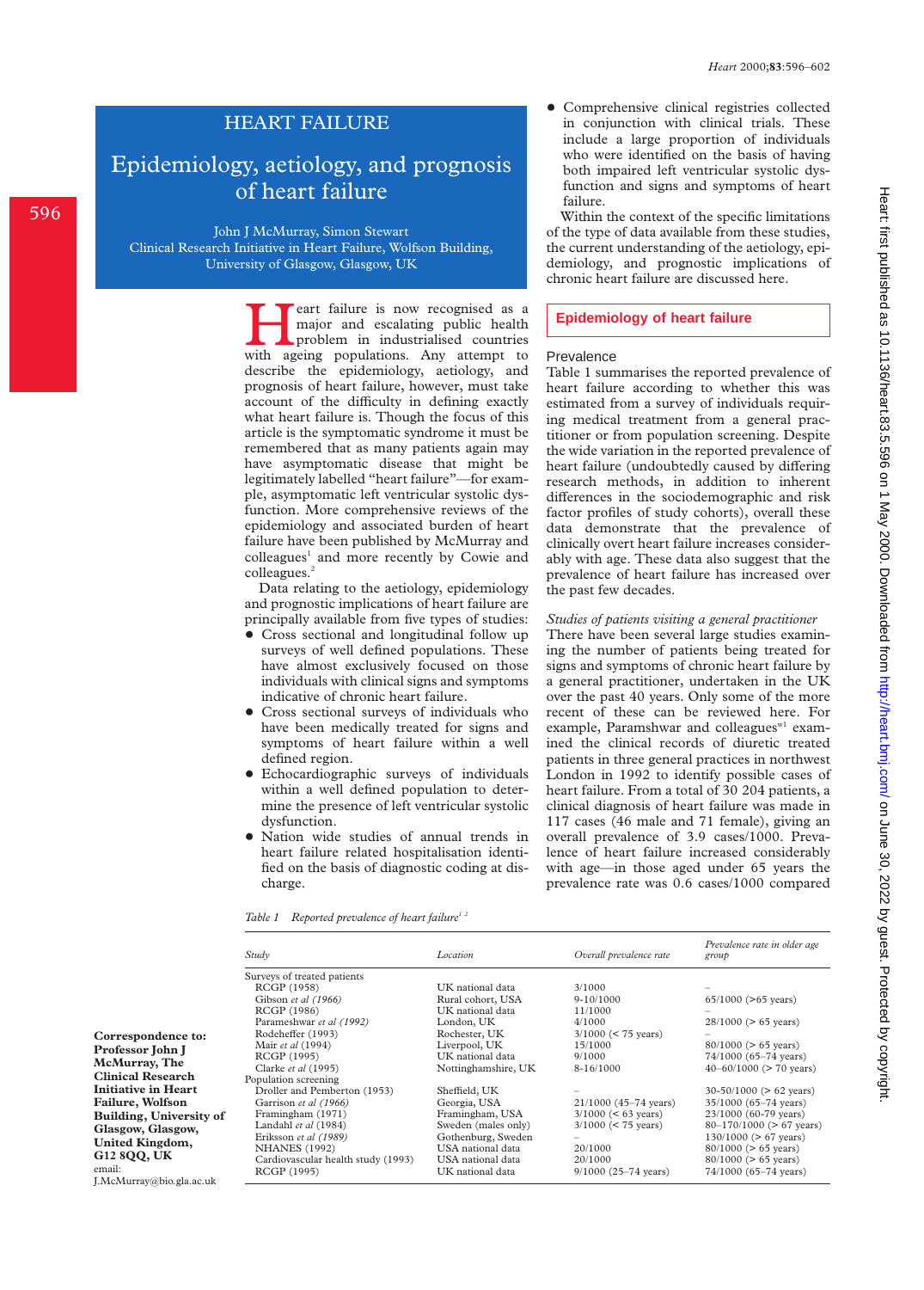597

to 28 cases/1000 in those aged over 65 years. However, objective investigation of left ventricular function had been undertaken in less than one third of these patients. Using similar methods, Mair and colleagues<sup>w2</sup> identified a total of 266 cases of heart failure from 17 400 patients within two general practices in Liverpool. Undertaken in 1994, the overall prevalence rate was 15 cases/1000 patients with 80 cases/1000 in those aged  $\geq 65$  years.

More recently, Clarke and colleagues $^{w3}$ reported an even larger survey of heart failure based on similar methods and including analysis of prescription of loop diuretics for all residents of the English county of Nottinghamshire. They estimated that between 13 017 and 26 214 patients had been prescribed frusemide (furosemide) in this region of central England. Case note review of a random sample of those patients receiving such treatment found that 56% were being treated for heart failure. On this basis they calculated an overall prevalence rate of 8–16 cases/1000. Once again, heart failure prevalence increased with advancing age with the rate increasing to between  $40-60$ cases/1000 among those aged  $\geq 70$  years.

#### *Population studies based on clinical criteria.*

There are now many population studies of heart failure and only some can be reviewed here. At entry into the Framingham study, 17 of 5209 persons (3 cases/1000) screened for heart failure on the basis of clinical criteria were thought to have heart failure; all were less that 63 years of age.<sup>w4</sup> After 34 years follow up, prevalence rates increased as the cohort aged. The estimated prevalence of heart failure in the age groups 50–59, 60–69, 70–79, and  $\geq 80$ years was 8, 23, 49, and 91 cases/1000 persons respectively.<sup>3</sup> NHANES-1 (national health and nutrition examination survey) reported the heart failure prevalence rate within the US population. Based on self reporting, and a clinical scoring system, this study screened 14 407 persons of both sexes, aged 25–47 years, between 1971 and 1975, with detailed evaluation of only 6913 subjects and reported a prevalence rate of 20 cases/1000.<sup>w5</sup> The study of men born in 1913 examined the prevalence of heart failure in a cohort of 855 Swedish men at ages 50, 54, 57, and 67 years.<sup>w6</sup> The prevalence rate of "manifest" heart failure rose dramatically from 21 cases/1000 at age 50 years to 130 cases/1000 at age 67 years.

#### *Prevalence of left ventricular systolic dysfunction*

In only a few of the two types of prevalence study described above was objective evidence of cardiac dysfunction obtained. Consequently, it is unclear whether all patients really had heart failure and, if they did, what the cause of heart failure was. There have, however, been four recent estimates of the population prevalence of left ventricular systolic dysfunction as determined by echocardiography emanating from Scotland,<sup>4</sup> the Netherlands, England, and Finland.

The Scottish study targeted a representative cohort of 2000 persons aged 25–74 years living north of the River Clyde in Glasgow. Of those

selected 1640 (83%) underwent a detailed assessment of their cardiovascular status and underwent echocardiography. Left ventricular systolic dysfunction was defined as a left ventricular ejection fraction (LVEF)  $\leq 30\%$ . The overall prevalence of left ventricular systolic dysfunction using this criterion was 2.9%. Concurrent symptoms of heart failure were found in 1.5% of the cohort, while the remaining 1.4% were asymptomatic. Prevalence was both greater in men and increased with age: in men aged 65–74 years it was 6.4% and in age matched women 4.9%.

The Rotterdam study in the Netherlands, though examining individuals aged 55–74 years, reported similar findings. Overall the prevalence of left ventricular systolic dysfunction, defined in this case as fractional shortening of  $\leq 25\%$ , was 5.5% in men and 2.2% in women.<sup>w7</sup>

The Helsinki ageing study describes clinical and echocardiographic findings in 501 subjects (367 female) aged 75-86 years. $w8$  The prevalence of heart failure, based on clinical criteria, was 8.2% overall (41 of 501) and 6.8%, 10%, and 8.1% in those aged 75, 80, and 85 years, respectively. These individuals had a high prevalence of moderate or severe mitral or aortic valve disease (51%), ischaemic heart disease (54%), and hypertension (54%). However, of the 41 subjects with "heart failure" only 11 (28%) had significant left ventricular systolic dysfunction (diagnosed by the combined presence of fractional shortening < 25% and left ventricular dilation), and in 20 cases no echocardiographic abnormality was identified. Of the 460 without symptoms of heart failure 43 (9%) also had left ventricular systolic dysfunction. The overall prevalence of left ventricular systolic dysfunction was therefore 10.8% (95% confidence interval (CI) 8.2% to 13.8%).

More recently, Morgan and colleagues<sup>w9</sup> studied 817 individuals aged 70–84 years selected from two general practices in Southampton, England. Left ventricular function was assessed qualitatively as normal, mild, moderate or severe systolic dysfunction. The overall prevalence of all grades of dysfunction was 7.5% (95% CI 5.8% to 9.5%). Prevalence of left ventricular dysfunction doubled between the ages of  $70-74$  years and  $> 80$  years.

#### *Preserved left ventricular systolic function*

One of the most controversial issues pertaining to the subject of heart failure at present is the occurrence of the syndrome in patients with preserved left ventricular systolic function (and no other obvious cause, such as valve disease). A full discussion of this topic is beyond the scope of this article. There are, however, two recent studies of this type of heart failure. The Olmsted county study, Minnesota, found that 43% of patients with chronic heart failure had an LVEF  $\geq 50\%$ .<sup>5</sup> Similarly, the Framingham investigators found that 51% of their cohort with heart failure had an LVEF of  $\geq 50\%$  (see also Helsinki ageing study above).<sup>6</sup>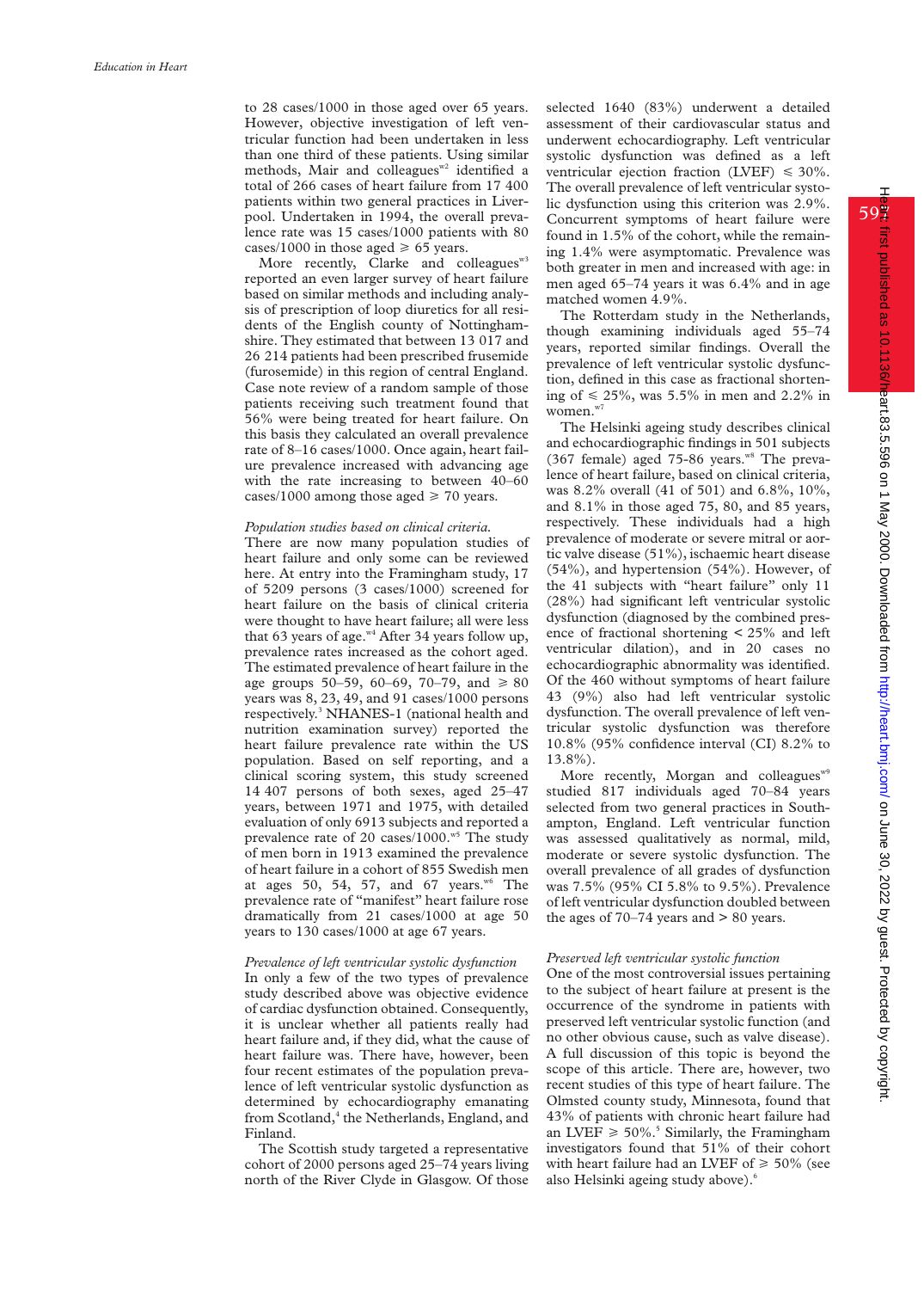598

There is much less known about the incidence than the prevalence of heart failure. Table 2 shows reported incidence rates from the largest population based studies. The most detailed incidence data emanate from the Framingham heart study.<sup>3</sup> Like other population based prevalence studies heart failure was defined according to a clinical scoring system. The only "cardiac" investigation was chest radiography. At 34 years follow up, the incidence of heart failure was approximately 2 new cases/1000 in persons aged 45–54 years, increasing to 40 new cases/1000 in men aged 85–94 years. Using similar criteria, the study of men born in 1913 reported incidence rates of "manifest" heart failure of 1.5, 4.3, and 10.2 new cases/1000 in men aged 50–54, 55–60, and 61–67 years, respectively.<sup>w6</sup> The Rochester epidemiology project also reported the incidence of heart failure in a US population during 1981 in persons aged  $0-74$  years.<sup>w10</sup> The annual incidence was 1.1 new cases/1000. Once again incidence was higher in men compared to women (1.57 *v* 0.71 cases/1000, respectively). It also increased with age, the rate of new cases increasing from 0.76/1000 in men aged 45–49 years to 1.6/1000 in men aged 65–69 years.

The most recent incidence study was reported by Cowie and colleagues from the Hillingdon district of London with a population of approximately  $150,000$ .<sup>7</sup> In a 15 month period, 122 patients were referred to a special heart failure clinic. This represented an annual referral rate of 6.5/1000 population. Using a broad definition of heart failure, only 29% of these patients were clearly diagnosed as having heart failure (annual incidence 1.85/1000 population).

## Heart failure admissions

A different type of epidemiological information comes from reports of heart failure related hospital admissions on a country to country basis; however, these also need to be interpreted with some caution because of their retrospective nature and variations in coding practices and changing admission thresholds over time. Figure 1 shows the reported hospitalisation rates from Scotland,<sup>8</sup> Spain, the USA, Sweden, New Zealand, and the Netherlands for the period 1978 to 1993. As such, hospitalisation for heart failure appears to be a growing problem on a global scale. For example, studies undertaken in the UK suggest that in the early 1990s 0.2% of the population were hospitalised for heart failure per annum and that such admissions accounted for more than 5% of adult general medicine and geriatric hospital admissions—outnumbering those associated with acute myocardial infarction.<sup>8</sup> In the USA heart failure continues to be the most common cause of hospitalisation in people over the age of 65 years. $9$ 

An admission for heart failure is frequently prolonged and in many cases followed by readmission within a short period of time. For example, in the UK the mean length of stay for a heart failure related admission in 1990 was 11.4 days on acute medical wards and 28.5

*Table 2 Reported incidence of heart failure.1 2*

| Study                                                                                  | Location                                                           | Incidence rate<br>(whole population)                                    | Incidence rate in older<br>age groups                                           |
|----------------------------------------------------------------------------------------|--------------------------------------------------------------------|-------------------------------------------------------------------------|---------------------------------------------------------------------------------|
| Eriksson et al (1989)                                                                  | Sweden (men born in<br>1913)                                       | $\overline{\phantom{a}}$                                                | $10/1000$ (61–67 years)                                                         |
| Remes et al (1992)<br>Ho et al (1993)<br>Rodeheffer et al (1993)<br>Cowie et al (1999) | Eastern Finland<br>Framingham, USA<br>Rochester, USA<br>London, UK | $1 - 4/1000$ (45-74 years)<br>2/1000<br>$1/1000$ (< 75 years)<br>1/1000 | $8/1000$ ( $> 65$ years)<br>$16/1000$ ( $> 65$ years)<br>$12/1000$ (> 85 years) |

days on acute geriatric wards. Within the UK about one third of patients are readmitted within 12 months of discharge, while the same proportion are reportedly readmitted within six months in the USA.<sup>8</sup> <sup>9</sup> Such readmission rates are usually higher than the other major causes of hospitalisation, including stroke, hip fracture, and respiratory disease. Moreover, although there is evidence to suggest that an increasing number of heart failure patients are surviving a heart failure related hospital admission, there is a parallel decrease in the number of patients who are discharged on an independent basis to their own homes. On a sex specific basis, men tend to be younger than women when admitted for the first time with heart failure, but because of greater female longevity, the number of male and female admissions are roughly equal.

#### Cost of heart failure

In any health care system, hospital admissions represent a disproportionate component of total health care expenditure. Not surprisingly, considering the high rates of hospitalisation for heart failure and the ongoing treatment and care it requires, the overall management of heart failure requires a significant amount of health care expenditure in industrialised nations. Figure 2 shows that heart failure is reported to consume 1–2% of health care expenditure in a number of industrialised countries.<sup>1</sup> Moreover, considering the increasing rates of hospitalisation it is likely that these reported estimates fall short of the current burden of heart failure.



**Figure 1:** Comparison of heart failure admissions rates per annum (recorded hospital admissions/10 000 population at risk) in western developed countries 1978 to 1993. Adapted from data in McMurray et al.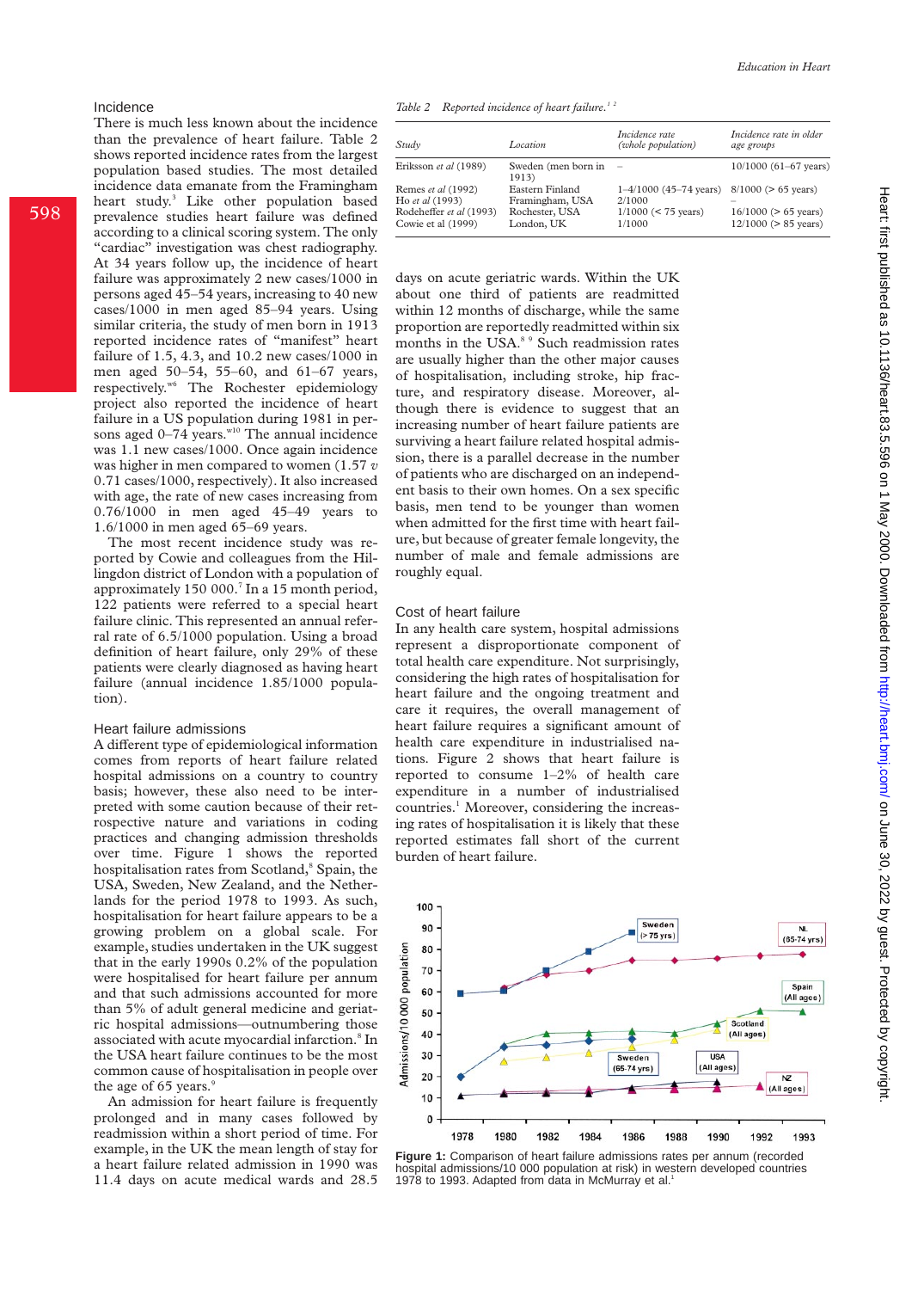

**Figure 2:** Cost of chronic heart failure compared with the total health expenditure in Sweden, the UK, France, the USA, the Netherlands, and New Zealand. The figures represent the component of hospital costs contributing to total expenditure quoted in the local currency and (in parentheses) as a proportion of total health care expenditure for that country. Adapted from data in McMurray et al.<sup>1</sup>

**Aetiology of heart failure**

In western developed countries, coronary artery disease, either alone or in combination with hypertension, seems to be the most common cause of heart failure. It is, however, very difficult to be certain what is the primary aetiology of heart failure in a patient with multiple potential causes (for example, coronary artery disease, hypertension, diabetes mellitus, atrial fibrillation, etc). Furthermore, even the absence of overt hypertension in a patient presenting with heart failure does not rule out an important aetiological role in the past, with normalisation of blood pressure as the patient develops pump failure. Even in those with suspected coronary artery disease the diagnosis is not always correct and in the absence of coronary angiography must remain presumed rather than confirmed. In this context, even coronary angiography has its limitations in identifying atherosclerotic disease.

The initial cohort of the Framingham heart study was monitored until 1965; hypertension appeared to be the most common cause of heart failure, being identified as the primary cause in 30% of men and 20% of women and a cofactor in a further 33% and 25%, respectively. Moreover, electrocardiographic evidence of left ven-



**Figure 3:** Change in causal factors for heart failure in the Framingham heart<br>study during the period 1950 to 1987. Adapted from data reported by Kannel WB<br>et al.<sup>10</sup>

### **Common precursors of chronic heart failure**

- Coronary artery disease (for example, consequent upon acute myocardial infarction)
- Chronic hypertension
- Cardiomyopathy (for example, dilated, hypertrophic, alcoholic, and idiopathic)
- Valve dysfunction (for example, diseases of the aortic and mitral valve)
- Cardiac arrhythmias/conduction disturbance (for example, heart block and atrial fibrillation)
- Pericardial disease (for example, constrictive pericarditis)
- Infection (for example, rheumatic fever, Chagas disease, viral myocarditis, and HIV)

tricular hypertrophy in the presence of hypertension carried an approximate 15 fold increased risk of developing heart failure. In the subsequent years of follow up, however, coronary heart disease became increasingly prevalent before the development of heart failure and, as the identified cause of new cases of heart failure, increased from 22% in the 1950s to almost  $70\%$  in the 1970s.<sup>w11</sup> During this period, the relative contribution of hypertension and valvar heart disease declined dramatically. Figure 3 is a summary of the changing association of coronary artery disease, hypertension, diabetes, and valvar heart disease with the subsequent development of heart failure over the period 1950 to 1987.<sup>10</sup> As such there was an approximate 5% and 30% decline in the prevalence per decade of hypertension during this period among men and women, respectively. The declining contribution of hypertension most probably reflects the introduction of antihypertensive treatment; the parallel decline in the prevalence of left ventricular hypertrophy supports this supposition. It is also probable that during this same period, progressively greater accuracy in determining the presence of coronary heart disease contributed to its increasing importance in this regard.

As noted above, however, any interpretation of the Framingham data has to consider the fact that heart failure was identified on clinical criteria alone and undoubtedly included individuals without associated left ventricular systolic dysfunction. Conversely, the large scale clinical trials have largely recruited patients who have reduced left ventricular ejection fractions and applied an extensive list of exclusion criteria. Table 3 is a summary of the most commonly attributed causes and associates of heart failure in a number of clinical trials and registries. $11-17$ As such it demonstrates that coronary artery disease appears to be the most common underlying cause of heart failure, consistent with the more recent Framingham experience.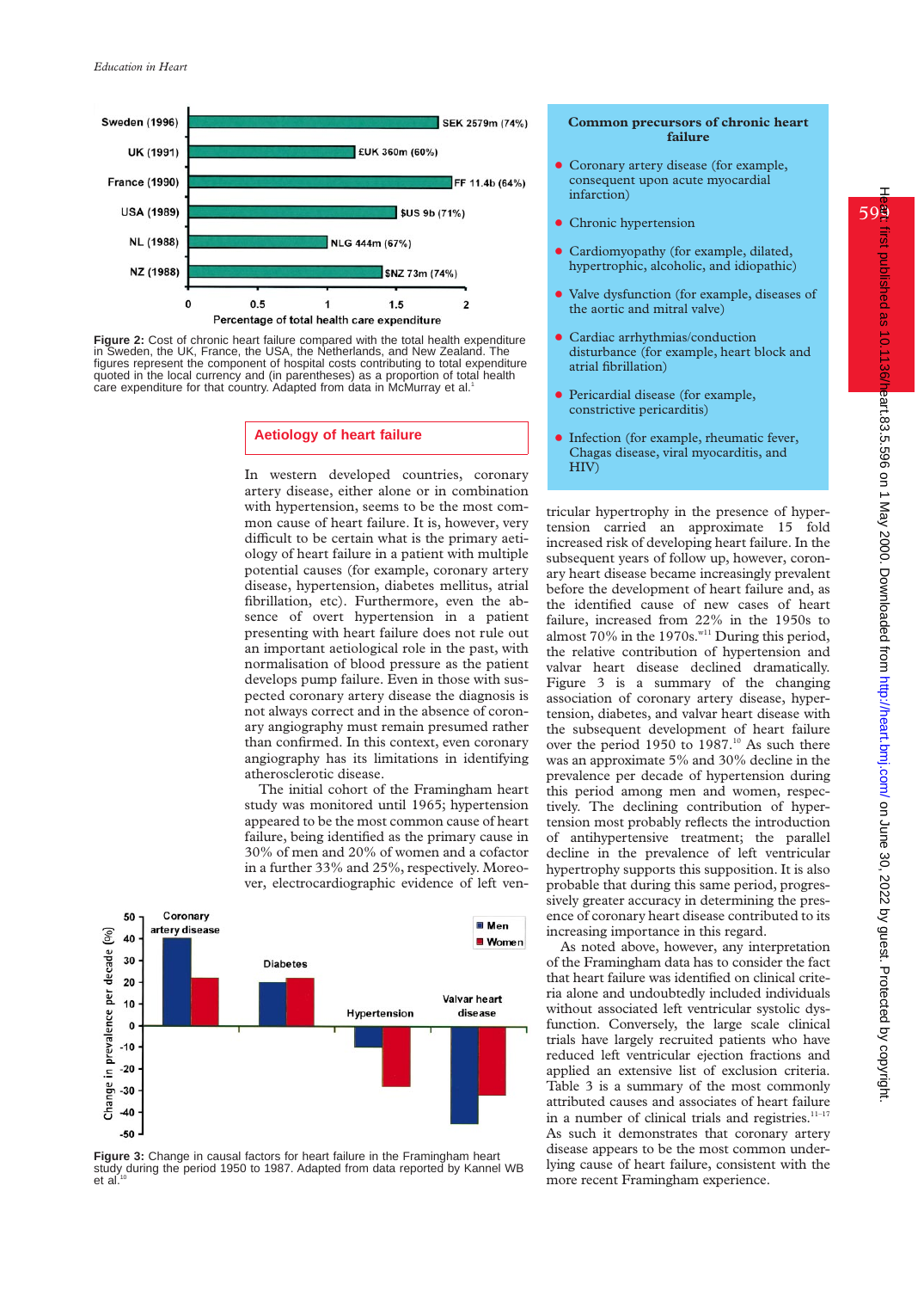*Table 3 Aetiology of heart failure in clinical trials and registers.*11–17

|                            | Clinical trials      |                          |                         |               |                          | Registers            |                      |
|----------------------------|----------------------|--------------------------|-------------------------|---------------|--------------------------|----------------------|----------------------|
|                            | <b>SOLVD</b><br>1991 | <b>DIG</b> Study<br>1997 | <b>MERIT-HF</b><br>1999 | ATLAS<br>1999 | <b>RALES</b><br>1999     | <b>SOLVD</b><br>1992 | <b>SPICE</b><br>1999 |
| Size of cohort             | 2569                 | 6800                     | 3991                    | 3192          | 1663                     | 6273                 | 9580                 |
| Mean age                   | 61                   | 64                       | 64                      | 64            | 65                       | 62                   | 66                   |
| Male $(\%)$                | 80                   | 78                       | 78                      | 79            | 73                       | 74                   | 74                   |
| Aetiology of heart failure |                      |                          |                         |               |                          |                      |                      |
| Ischaemic                  | 71%                  | 70%                      | 66%                     | 64%           | 54%                      | 69%                  | 63%                  |
| Non-ischaemic              |                      | 29%                      | 34%                     | 35%           | 46%                      | 31%                  | -                    |
| Hypertensive               |                      | (9%)                     |                         | $(20\%)$      | $\overline{\phantom{0}}$ | 7%                   | $4\%$                |
| <b>IDCM</b>                | 18%                  | (15%)                    |                         | (28%)         |                          | 13%                  | 17%                  |
| Valvar                     |                      | -                        |                         | (6%)          |                          |                      | 5%                   |
| Other                      |                      | 6%                       |                         |               |                          | 11%                  | -                    |
| Unknown                    |                      |                          |                         |               |                          |                      | 6%                   |
| Comorbidity                |                      |                          |                         |               |                          |                      |                      |
| Hypertension               | 42%                  |                          | 44%                     | 46%           |                          | 43%                  | 27%                  |
| <b>Diabetes</b>            | 26%                  | -                        | 25%                     | 29%           |                          | 23%                  |                      |
| Atrial fibrillation        | 10%                  | -                        | 17%                     | -             |                          | 14%                  |                      |
| Current angina             | 37%                  |                          |                         | 27%           |                          |                      |                      |
| Respiratory disease        | 26%                  |                          |                         |               |                          | 15%                  |                      |

In the study of left ventricular function in North Glasgow, <sup>4</sup> 95% *v* 71% of symptomatic and asymptomatic individuals with definite left ventricular systolic dysfunction had evidence of coronary artery disease  $(p = 0.04)$ . Those individuals with symptomatic heart failure were also more likely to have a past myocardial infarction (50% *v* 14%; p = 0.01) and concurrent angina (62% *v* 43%;  $p = 0.02$ ). Hypertension (80%) and valvar heart disease (25%) were also more prevalent in those individuals with both clinical and echocardiographically determined heart failure compared to the remainder of the cohort, including those with asymptomatic left ventricular dysfunction (67% and  $0\%$ , respectively).<sup>4</sup> One recent study, however, reports an unknown aetiology for heart failure in a disturbingly high proportion of cases. 7

Therefore, the aetiological importance of many of the associated causes of heart failure will depend on both the age cohorts examined and the type of criteria used to determine the presence of heart failure.

#### **Prognosis**

Heart failure, irrespective of whether it has been detected on the basis of being actively treated (for example, during a hospital admission) or in otherwise asymptomatic individuals, is a lethal condition.

There are some data to suggest that heart failure related mortality is comparable to that of cancer. For example, in the original and subsequent Framingham cohort, the probability of someone with a diagnosis of heart failure dying within five years was 62% and 75% in men and 38% and 42% in women, respectively.<sup>18</sup> In comparison, five year survival for all cancers among men and women in the US during the same period was approximately 50%. The general applicability of these data is, however, limited by the few events recorded overall, the relative homogeneity of the Framingham population, and the exclusion of older individuals. The Rochester epidemiology project has also described the prognosis in 107 patients presenting to associated hospitals with new onset heart failure in 1981, and 141 patients presenting in 1991. The median follow up in these cohorts was 1061 and 1233 days, respectively. The mean age of the 1981 patients was 75 years rising to 77 years in 1991. The one year and five year mortality was, respectively, 28% and 66% in the 1981 cohort and 23% and 67% in the 1991 cohort. $W^{12}$  In other words, though the same diagnostic criteria used in the Framingham study were used in the Rochester project, the prognosis was somewhat better in the latter.

The only other large, representative, epidemiological study reporting long term outcome in patients with heart failure is the NHANES-I.<sup>w5</sup> The initial programme evaluated 14 407 adults aged 25 and 74 years in the USA between 1971 and 1975. Follow up studies were carried out in 1982-84 and again in 1986 (for those aged > 55 years and alive during the 1982-84 review). The estimated 10 year mortality in subjects aged 25–74 years with self reported heart failure was 42.8% (49.8% in men and 36% in women). Mortality in those aged 65–74 years was 65.4% (71.8% and 59.5% in men and women, respectively). These mortality rates are considerably lower than those observed in Framingham. The in NHANES-I were noninstitutionalised and their heart failure was self reported. Follow up was incomplete. NHANES-I was also carried out in a more recent time period than Framingham when prognosis in heart failure patients may have improved. Framingham investigators in 1993 looked at patients developing heart failure in the period 1948 to 1988 and the Rochester investigators in the period 1981 to 1991. In both of these studies no temporal change in prognosis was identified.

All three of these studies describe a mixed population of patients, some of whom had systolic left ventricular dysfunction and others who did not. The true contribution of heart failure to overall mortality or coronary artery disease related mortality is almost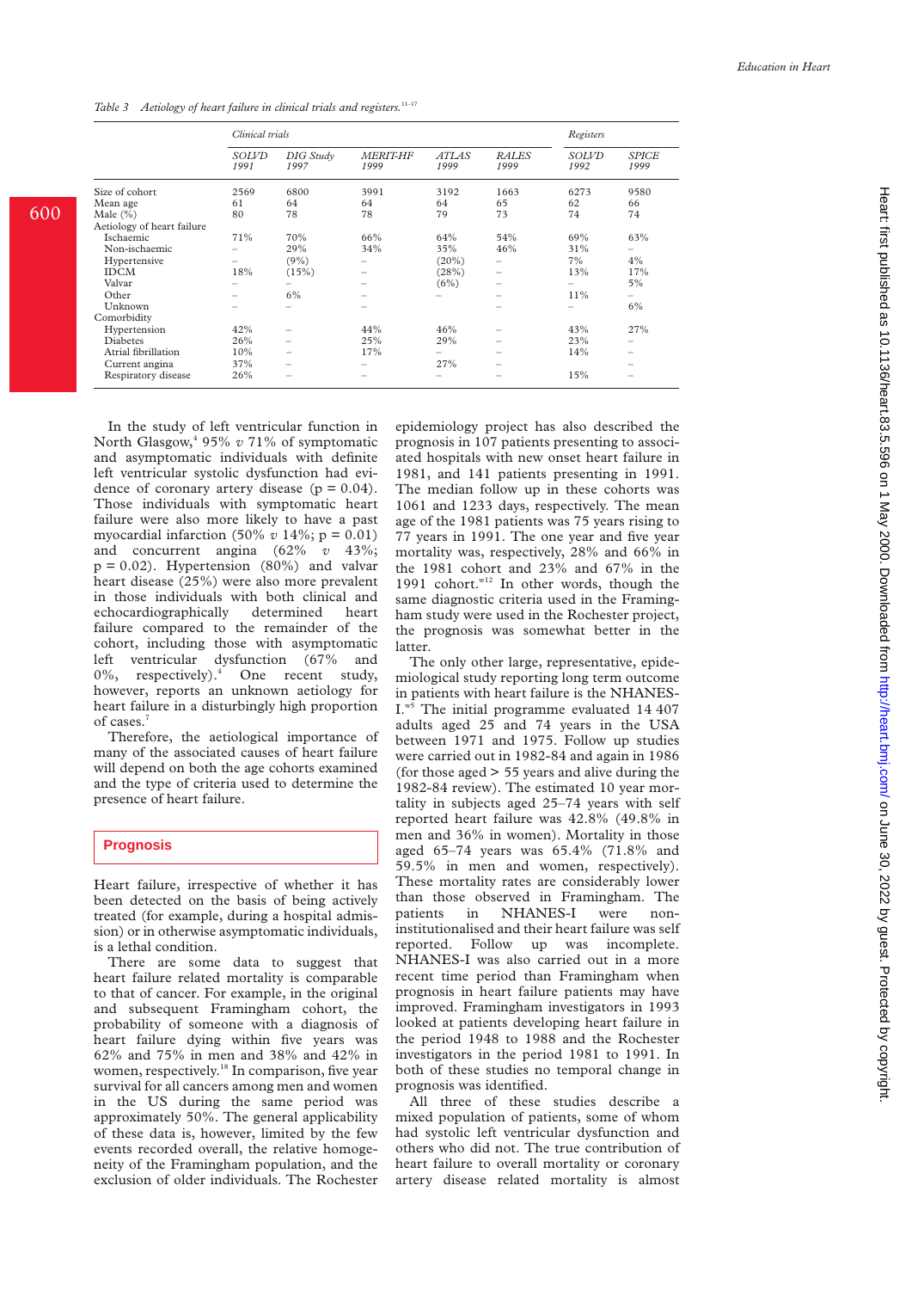certainly underestimated. Although heart failure is highly prevalent among the elderly, representing the terminal manifestation of a number of cardiovascular disease states, and has been shown to be associated with extremely poor survival rates, official statistics continue to attribute only a small proportion of deaths to this syndrome. This reflects a common policy of coding the cause of death as the underlying aetiology (for example, coronary artery disease rather than heart failure itself).

## **Future burden of heart failure**

Despite a decline in age adjusted mortality from coronary heart disease (CHD) in developed countries overall, the number of patients with chronic CHD is increasing. This is principally the result of two separate trends. Firstly, the proportion of elderly in the population is increasing rapidly and these subjects have the highest incidence of CHD and hypertension. Secondly, survival in those with coronary artery disease is improving. In particular, it has been shown that survival after acute myocardial infarction has increased notably over the past decade, at least in part because of better medical treatment.<sup>19</sup> As coronary artery disease is the most powerful risk factor for heart failure (and its most important precursor) it is likely that the aforementioned trends will lead to an increase its future prevalence. Chronic heart failure may, therefore, become a more common manifestation of chronic heart disease and contribute to many more deaths. Two formal projections of the future burden of heart failure have been undertaken in respect to the Netherlands<sup>20</sup> and Australia.<sup>w13</sup> For example, an analysis of demographic trends in the Netherlands has predicted that the prevalence of heart failure caused by coronary heart disease will rise by approximately 70% from 1985 to 2010.

**1. McMurray JJ, Petrie MC, Murdoch DR,** et al**.** Clinical epidemiology of heart failure: public and private health burden. Eur Heart J 1998;**19**:P9–16.

**2. Cowie MR. Annotated references in epidemiology.** Eur

- J Heart Failure 1999;**1**:101–7. + An update of <sup>a</sup> comprehensive overview of the epidemiology of heart failure published by the same author in 1997.
- **3. Ho KK, Pinsky JL, Kannel WB,** et al. The epidemiology of heart failure: The Framingham study. J Am Coll Cardiol 1993;**22**:6A-13A.
- A follow up report of the classic incidence and natural history study conducted in <sup>a</sup> community in northeastern USA, starting in 1946 and continuing to this day. It describes the long term follow up of <sup>a</sup> sizeable cohort of individuals with chronic heart failure.

**4. McDonagh TA, Morrison CE, Lawrence A,** et al**.** Symptomatic and asymptomatic left-ventricular systolic dysfunction in an urban population. Lancet 1997;**350**:829–33.

• The first population survey of men and women to report the prevalence estimates of left ventricular systolic dysfunction using echocardiography. It was carried out in north Glasgow, which has <sup>a</sup> very high prevalence of coronary artery disease and hypertension.

**5. Senni M, Tribouilloy CM, Rodeheffer RJ.** Congestive heart failure in the community: a study of all incident cases<br>in Olmsted County, Minnesota, in 1991. *Circulation* 1998;**98**:2282–9.

**6. Vasan RS, Larson MG, Benjamin EJ,** et al**.** Congestive heart failure in subjects with normal versus reduced left

## **Summary**

- **Heart failure represents a major and** escalating public health problem.
- $\bullet$  The overall prevalence of clinically identified heart failure is estimated to be 3–20 cases/ 1000 population, but rises to > 100 cases/ 1000 population in those aged  $\geq 65$  years.
- Prevalence of confirmed left ventricular systolic dysfunction also increases with age and is more common in men. However, these rates are far less than reported for the syndrome of heart failure.
- The overall annual incidence of clinically overt heart failure in middle aged men and women is approximately 0.1–0.2%. However, with each additional decade of life there is an approximate doubling of this rate and the incidence of heart failure in those aged > 85 years is approximately  $2 - 3\%$ .
- Although reported incidence rates are higher in men than women, greater longevity in women tends to balance overall prevalence rates on a sex specific basis.
- Heart failure admission rates appear to be steadily increasing in all industrialised countries, especially among older individuals. Overall, annual admission rates for 1990 ranged from 10–40 admissions/ 10 000 population and increased to > 75 admissions/10 000 population in those aged  $> 65$  years.
- The cost of managing heart failure in the early 1990s was estimated to be 1–2% of total health care expenditure. Because hospital care consumes a significant proportion of this expenditure, and rates of heart failure related hospitalisation have probably risen, this may be an underestimate of the current cost of heart failure.
- Heart failure is associated with an approximately 60% mortality rate within five years of diagnosis.
- The combination of increasing survival post acute myocardial infarction and increased longevity in western developed nations is likely to lead to an increase in the overall prevalence of heart failure.

ventricular ejection fraction: prevalence and mortality in a population-based cohort. J Am Coll Cardiol 1999;**33**:1948–55.

**7. Cowie MR, Wood DA, Coats AJ,** et al**.** Incidence and aetiology of heart failure; a population-based study. Eur Heart J 1999;**20**:421–8.

 $\bullet$  A contemporary, London based, population survey of the incidence and new cases of chronic heart failure in men and women.

**8. McMurray J, McDonagh T, Morrison CE,** et al**.** Trends in hospitalization for heart failure in Scotland 1980–1990. Eur Heart J 1993;**14**:1158–62.

● A survey of heart failure related hospitalisations in Scotland during the period 1980 to 1990. It represents the first European report of its kind.

**9. Haldeman GA, Croft JB, Giles WH,** et al**.** Hospitalization of patients with heart failure: national hospital discharge